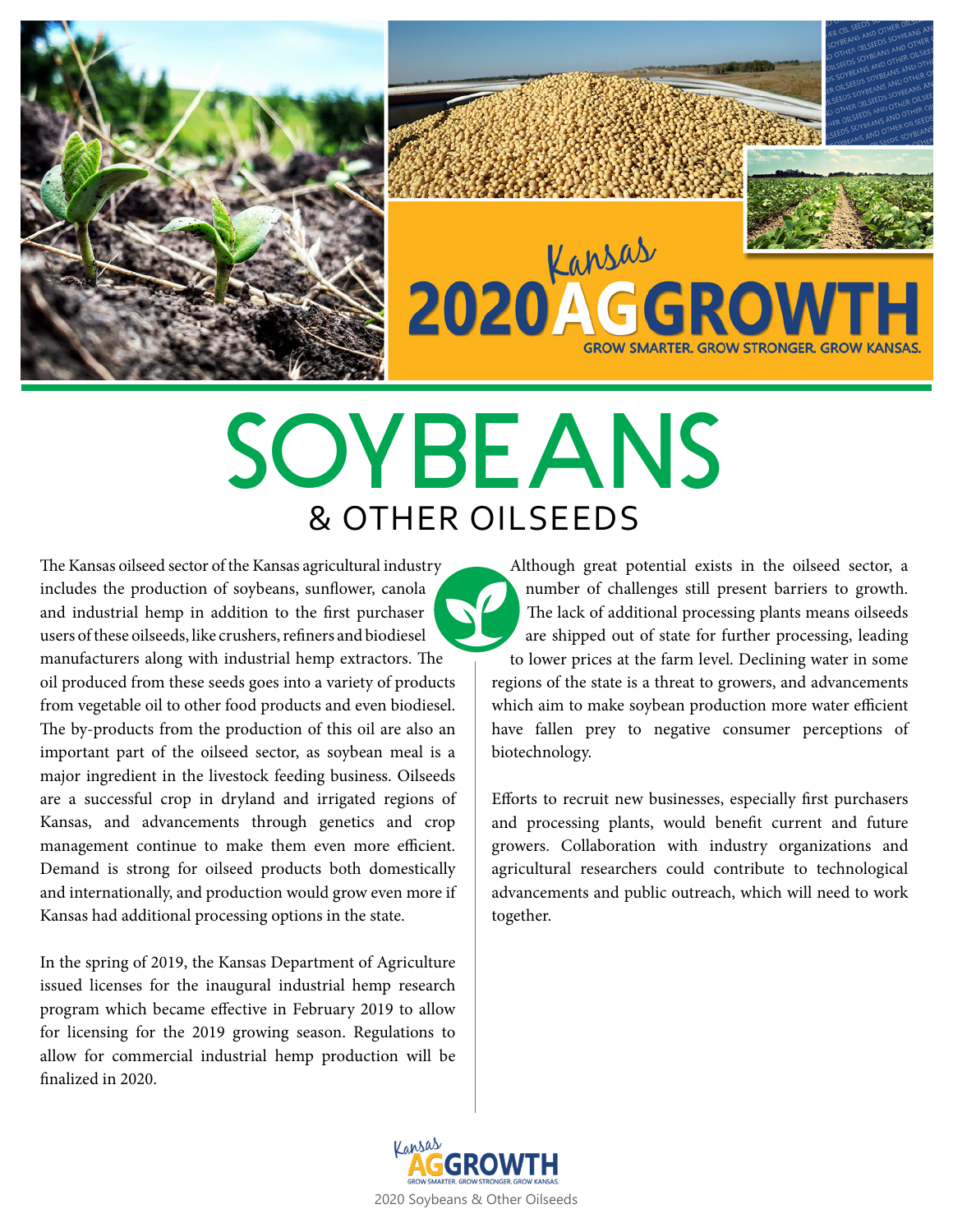# STATUS

The oilseed sector of the Kansas economy is composed of primarily soybean, sunflower, canola and industrial hemp production as well as the first purchaser uses of the oilseeds such as crushers, refiners and biodiesel manufacturers and the feed stream users. Industrial hemp is a newly emerging crop in the oilseed sector.

Kansas ranks 10th in soybean production with 204.5 million bushels, 5th in sunflower production with over 663,000 hundredweights in 2018, and 6th in canola production in with 62.0 million pounds in 2017. The state has two soybean crush facilities and one canola/sunflower crush facility. The oil goes into familiar products such as vegetable oil for all manner of food products and oil for biodiesel. In its first year of production in Kansas industrial hemp producers planted approximately 2,400 acres and harvested just over 1,800 acres.

According to estimates prepared by the Kansas Department of Agriculture and based on the IMPLAN economic data model, the soybean and other oilseed industry in Kansas has a direct output of nearly \$1.8 billion and creates 1,835 jobs in the state. Through indirect and induced impacts, the industry supports a total of 8,168 jobs and creates a total economic contribution of approximately \$2.7 billion.

In this sector of Kansas agriculture, the by-products can be just as important as the oil. Soybean meal is a major ingredient in the livestock feeding business, and Kansas has more than 2.45 million cattle on feed, 1.89 million hogs on feed and a growing poultry industry. Canola oil for cooking and biodiesel production have been the largest consumers of Kansasproduced canola. Sunflower and canola feed streams are also marketed to specialty markets such as food and bird seed. Canola meal is a popular feedstuff for dairies.

Two key challenges for oilseed production in Kansas have been suitability of the growing conditions and adoption by Kansas farmers. Soybeans are widely grown in the United States and are a key part of the crop rotation in the eastern part of Kansas. Soybeans are also highly sensitive to drought and high temperature/low humidity growing conditions that make them less suitable for the central and western parts of Kansas. Sunflowers and canola are grown extensively in the northern plains of the U.S. The industry in that region benefits from well-established infrastructure, such as crop consulting, input suppliers, extension services, storage facilities and processors. The infrastructure to support sunflowers and canola is more limited in Kansas. Farmers are unfamiliar with the establishing, managing and harvesting methods for sunflower and canola, which are different than practices used in wheat, corn, sorghum and soybeans. Industrial hemp production was new to Kansas in 2019. Producers entered into an unfamiliar environment and learned many lessons as they moved forward in 2020.

The pro-business climate makes Kansas a prime location for oilseed processing to expand in Kansas. The climate would be improved by an increase in the resources available to farmers to help support the production of alternative oilseeds such as sunflowers, canola and industrial hemp. The genetic technology to make more acres in Kansas suitable for soybean production would also benefit this sector. Increased biodiesel production and consumption with efforts similar to those employed for ethanol production would increase demand for this product as well.

### **OPPORTUNITIES**

In order to develop a strategic growth plan for the soybeans and other oilseeds sector, it is important to understand the areas where Kansas has a comparative advantage and the best opportunities for growth or expansion.

| Factor              | <b>Implications for Growth and Development Opportunities</b>                                                                                                                                                                                                                                                                                                                                                                                                  |
|---------------------|---------------------------------------------------------------------------------------------------------------------------------------------------------------------------------------------------------------------------------------------------------------------------------------------------------------------------------------------------------------------------------------------------------------------------------------------------------------|
| <b>Big Data Use</b> | As more and more data become available related to cropping systems, there are more opportunities<br>to use the data to improve profit margins for soybean and other oilseed farmers, thereby increasing<br>the economic impact and the number of farmers interested in growing these crops. Kansas is home<br>to leaders in the agricultural technology industry, further developing technology solutions to<br>improve the efficiency of oilseed production. |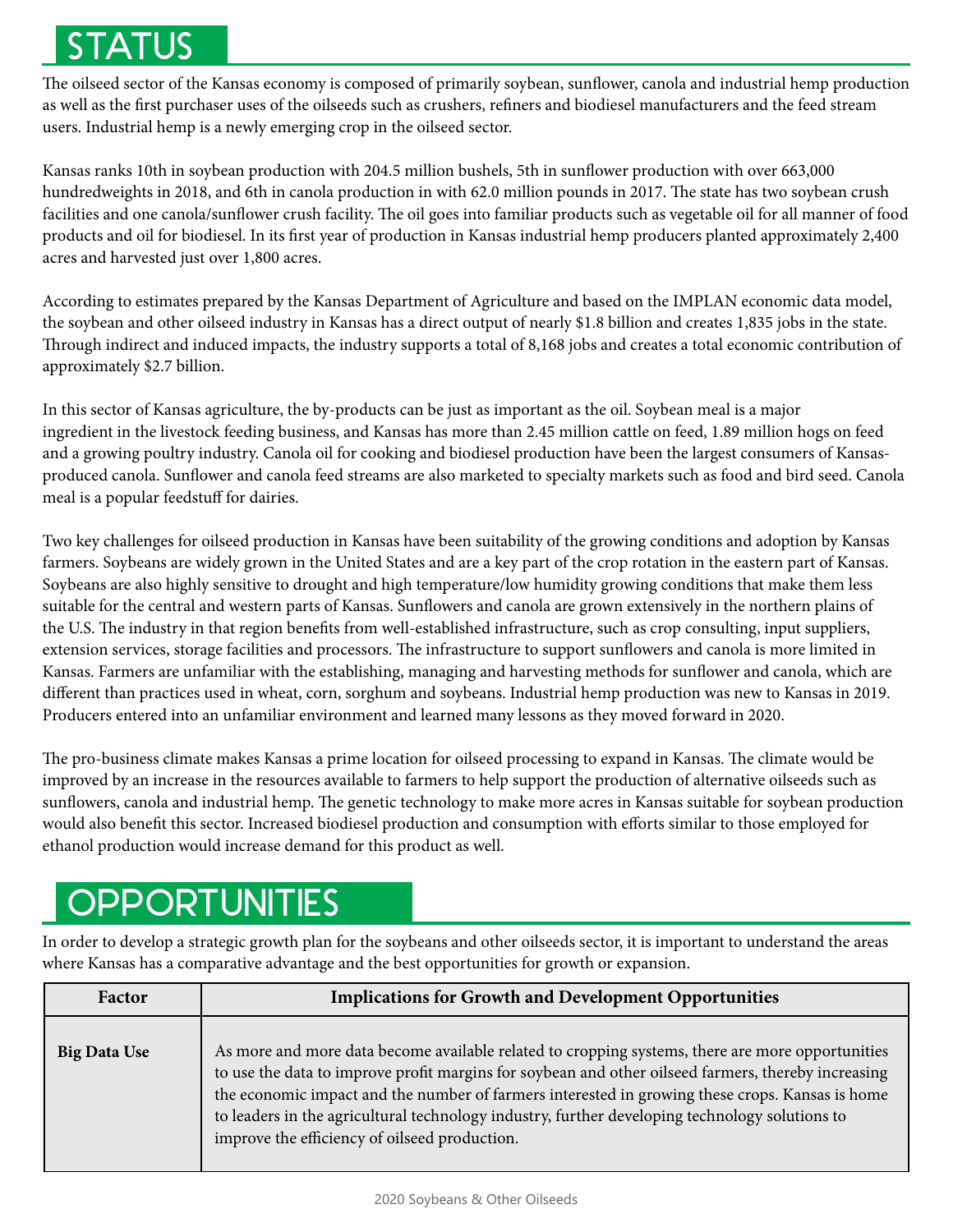| Factor                             | <b>Implications for Growth and Development Opportunities</b>                                                                                                                                                                                                                                                                                                                                                                                                                                          |
|------------------------------------|-------------------------------------------------------------------------------------------------------------------------------------------------------------------------------------------------------------------------------------------------------------------------------------------------------------------------------------------------------------------------------------------------------------------------------------------------------------------------------------------------------|
| Domestic<br>Consumption            | A strong consumer base for canola oil already exists in the U.S. Nearly 80 percent of all canola<br>utilized in the U.S. is imported from Canada. Great demand exists for U.S.-grown product in this<br>sector.                                                                                                                                                                                                                                                                                       |
|                                    | Consumer awareness and demand for industrial hemp derived products continues to increase in the<br>U.S. The market for these products will continue to increase.                                                                                                                                                                                                                                                                                                                                      |
| Double Crop                        | Soybean and sunflower double crop acres could increase if producers plant shorter season wheat<br>varieties and harvest the crop at a higher moisture content. Many wheat millers prefer to control the<br>drying process themselves. Canola is typically harvested earlier than winter wheat, and the residue<br>left behind provides an optimal seedbed for double cropping soybean or sorghum into.                                                                                                |
| <b>Export Markets</b>              | Kansas soybeans have a relatively higher protein content than those produced in the corn belt. There<br>is a large opportunity to increase demand for Kansas-grown soybeans with our top five exporting<br>partners: Mexico, Indonesia, China, Malaysia and Taiwan.                                                                                                                                                                                                                                   |
| Genetic<br>Advancements            | Advancements in soybean and canola genetics in recent years make oilseeds a viable crop on more<br>acres of dryland and limited irrigation in Kansas than ever before.                                                                                                                                                                                                                                                                                                                                |
| <b>Human Capital</b>               | Kansas is home to strong leadership in the oilseed industry, creating additional investment<br>opportunities.                                                                                                                                                                                                                                                                                                                                                                                         |
|                                    | The Kansas State University agronomy department is a recognized leader in oilseed production and<br>breeding.                                                                                                                                                                                                                                                                                                                                                                                         |
|                                    | K-State's grain science department is recognized as the top program in the nation. Researchers across<br>the K-State College of Agriculture are improving oilseed processing and finding more and efficient<br>uses for oilseeds and products                                                                                                                                                                                                                                                         |
| <b>Industrial Hemp</b><br>Research | Governor Jeff Colyer signed Senate Bill 263 in April 2018, enacting the Alternative Crop Research<br>Act allowing KDA to oversee the cultivation of industrial hemp in a research program. KDA<br>developed regulations to guide the Industrial Hemp Research Program, which became effective<br>in February 2019. Applications were then made available to acquire licenses for the 2019 growing<br>season. A Commercial Industrial Hemp Program will be available upon approval of the regulations. |
|                                    | The opportunity to grow a new specialty oilseed crop in Kansas offers potential for diversification<br>for Kansas farmers looking for an alternative crop, or for new farming enterprises interested in<br>cultivating industrial hemp. The research generated by participants of this new industrial hemp<br>program will be valuable data in identifying the growth potential offered in this sector.                                                                                               |
|                                    | The department of horticulture and natural resources, along with the department of agronomy, at the<br>K-State College of Agriculture lead the efforts on industrial hemp research in the state. Researchers<br>are part of a multi-state research project and are diligently working to identify varieties of industrial<br>hemp which grow well across the state.                                                                                                                                   |

٠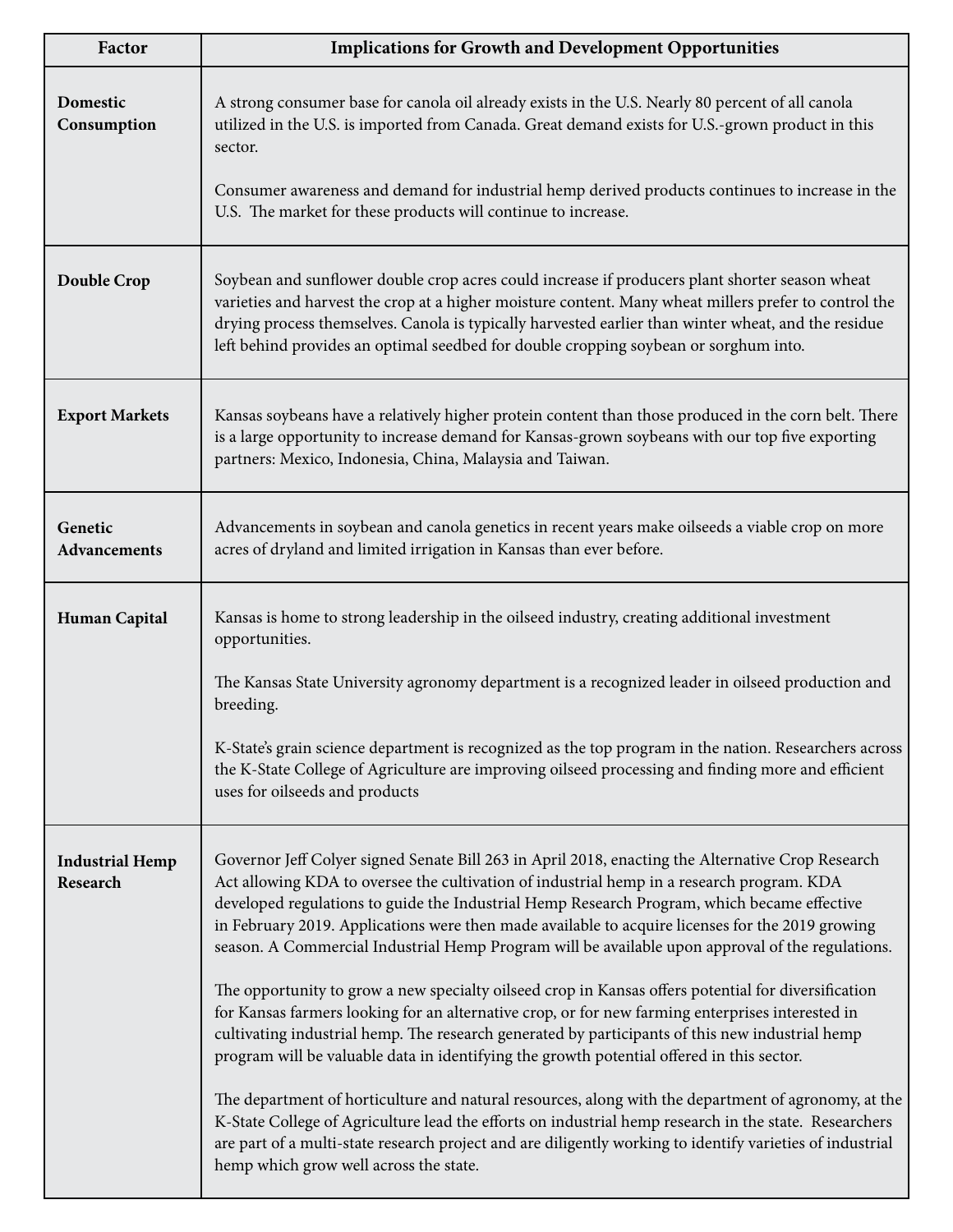| Factor                       | <b>Implications for Growth and Development Opportunities</b>                                                                                                                                                                                                                                                                                                                |
|------------------------------|-----------------------------------------------------------------------------------------------------------------------------------------------------------------------------------------------------------------------------------------------------------------------------------------------------------------------------------------------------------------------------|
| <b>Land Availability</b>     | Kansas has the second most farm land of any state, roughly 90 percent devoted to agriculture.                                                                                                                                                                                                                                                                               |
| <b>Livestock Feeding</b>     | Kansas is a top 3 state in cattle production and top 10 in hogs. Kansas is also among the fastest<br>growing dairy states. Livestock feed is the largest consumer of Kansas soybeans. Any advancement<br>in the livestock industry will have a positive impact on the soybean industry.<br>Canola by-products are a desirable feed stream for the dairy industry.           |
| Processing                   | Additional processing such as crush plants, soy beverage and other processing, extracting and pack-<br>aging facilities will increase demand and improve local prices.<br>A facility in Goodland crushes virtually all canola and sunflower produced in Kansas.                                                                                                             |
| Supporting<br>Infrastructure | Kansas is home to some of the world's leading crop genetics companies and research facilities,<br>which could lead to the production of seed suitable to the Kansas climate.<br>Existing intermodal, transload, rail and shipping container facilities provide a solid export<br>infrastructure for oilseeds and value-added products with additional improvements planned. |

## **CHALLENGES**

While Kansas is poised for major expansion in the soybean and oilseed sector, the following factors represent challenges serving as barriers to achieving the objective of the strategic growth plan.

| Challenge                  | <b>Details of Challenge</b>                                                                                                                                                                                                                                                                                                |
|----------------------------|----------------------------------------------------------------------------------------------------------------------------------------------------------------------------------------------------------------------------------------------------------------------------------------------------------------------------|
| Consumer<br>Perception     | Negative consumer perception of biotechnology threatens future advancements that have made<br>soybean and canola production possible in many areas of the state. Also, many crop protection<br>products are under scrutiny because of negative perceptions founded on unscientific evidence of<br>harm to the environment. |
| Critical<br>Infrastructure | Kansas has adequate grain and liquid rail infrastructure. However, a lack of rail access in the western<br>portion of the state will require processors of specialty products to ship products across the state to<br>be loaded onto the rail or use alternative transportation.                                           |
|                            | As oilseed producers improve yields and efficiency, transportation becomes a larger issue. Aging<br>infrastructure of highways, bridges, rail and barge also pose challenges. Investment in infrastructure<br>could make the transportation system more reliable and cost-effective.                                       |
|                            | A lack of in-state processing is further compounding the relatively high basis in northwest and<br>northcentral Kansas. High basis is a limiting factor for canola production in Kansas. Industrial hemp<br>producers also have a great need to in-state processors for contracts for their crop.                          |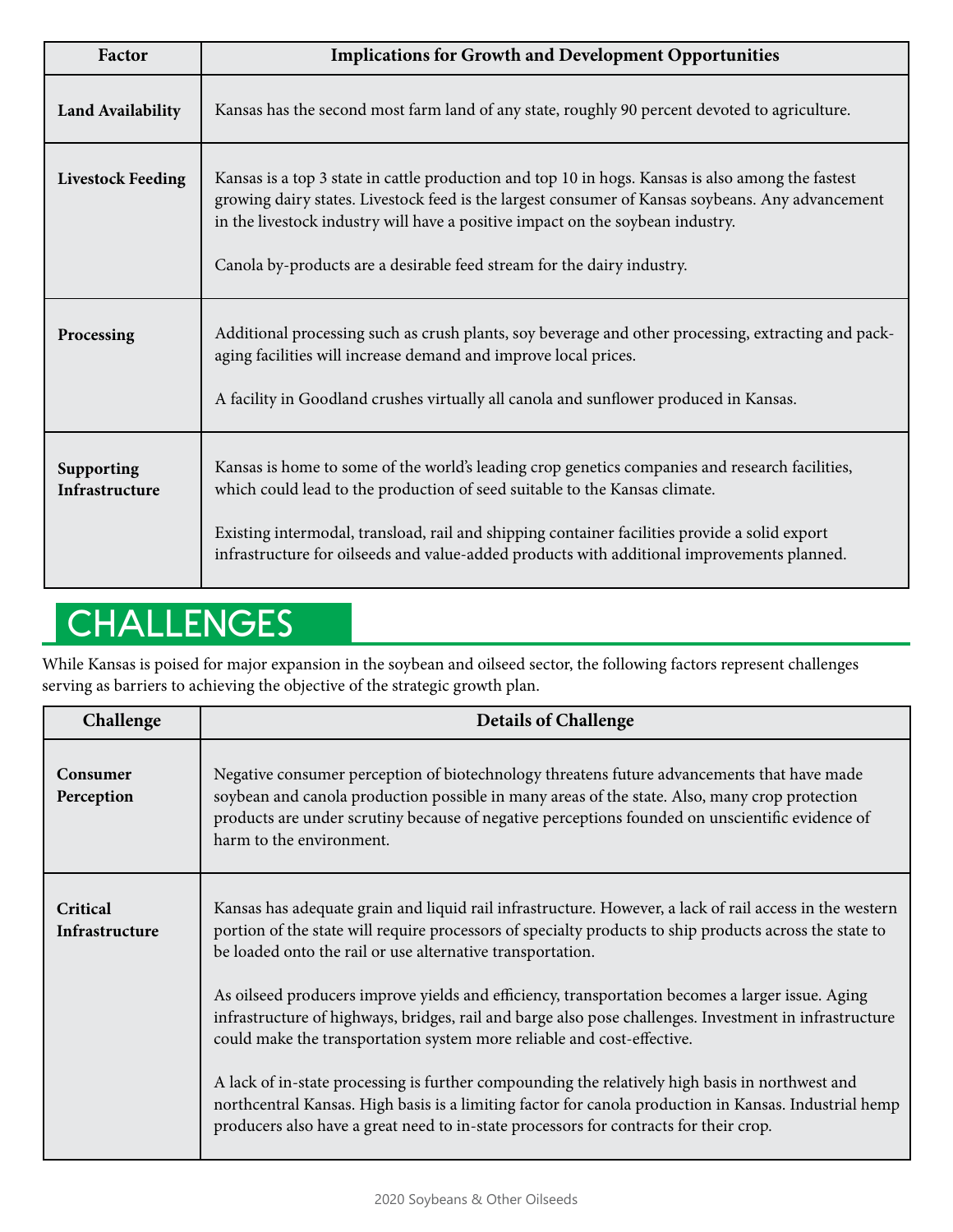| Challenge                               | <b>Details of Challenge</b>                                                                                                                                                                                                                                                                                                                                                                                 |
|-----------------------------------------|-------------------------------------------------------------------------------------------------------------------------------------------------------------------------------------------------------------------------------------------------------------------------------------------------------------------------------------------------------------------------------------------------------------|
| <b>Industry Adapting</b><br>to New Crop | As the state adapts to growing industrial hemp, several challenges face the hemp industry, including<br>transparency, the sale of stable seed genetics, and obtaining specialized equipment especially for<br>processing, extraction etc. Some refineries and processing plants used for other crops could be<br>converted rather than building a new plant, but demand and expectations are still unknown. |
| International<br><b>Trade</b>           | In 2018, approximately \$28 million in soybean exports were sent to China, down from \$46.5 million<br>in 2017. Those products are now subject to a 25 percent tariff, which has increased basis as much as<br>100 percent in some parts of the state.                                                                                                                                                      |
| Policy                                  | Though not unique to Kansas, there exist significant challenges due to federal laws and regulations,<br>including reduced Renewable Fuel Standards mandates, Waters of the U.S., the Endangered Species<br>Act, burdensome Occupational Safety and Health Administration regulations and more.                                                                                                              |
| Water                                   | Although not as water intensive as corn, water use in the production of soybean, sunflower and<br>canola is greater than in crops such as sorghum, wheat and cotton, according to historical data. KSRE<br>continues research efforts on water efficiency of industrial hemp compared to other Kansas crops.                                                                                                |
| Workforce<br>Development                | Growth in oilseed processing will require a skilled and a non-skilled workforce, which continues to<br>be a significant challenge throughout the entire agricultural industry.                                                                                                                                                                                                                              |

### **SUCCESSES**

Key successes in the soybean and oilseed industry:

- Beginning in 2019, through partnership with the Kansas Soybean Commission, Victory Renewables in Garden City has the ability to blend biodiesel to customer specifications. Their primary customers are fuel retailers, as well as large fuel customers. This has not been available in southwest Kansas on a large scale until now.
- In 2019 Cargill opened a state-of-the-art biodiesel plant in Wichita, a \$90 million investment that produces 60 million gallons of biodiesel annually.
- The Kansas Soybean Commission backed the passing of HB 2280 in 2018 which requires research of the potential costs of proposed rules and regulations to businesses before they are submitted to the Legislature and consultation with regulated businesses, their associations, local government and affected members.
- The Kansas Soybean Commission participated in the Kansas Pet Food Forum to promote use of Kansas grains in pet food.
- The Industrial Hemp Research Program developed regulations to guide the program and began issuing licenses in February 2019 for the spring 2019 growing season. Nearly 5,600 acres of industrial hemp were licensed to be planted, and approximately 2,400 acres were actually planted in 2019. Just over 1,800 acres of industrial hemp were harvested, over 95% for floral material.
- In April 2019, SB 2167 established the Commercial Industrial Hemp Act, authorizing KDA to develop a program for commercial hemp production. KDA submitted a plan for a Commercial Industrial Hemp Program which was approved in April 2020. The program will begin when formal approval and adoption of the state's regulations is complete.
- Several action items from the industrial hemp outcome have been achieved: Over 3,700 individuals participated in face to-face meetings across the states. A total of 197 Kansas grower licenses, 20 distributor licenses and 35 processor licenses were issued in 2019. KDA expanded to add two full-time and a contract employee to oversee and inspect the program for 2019.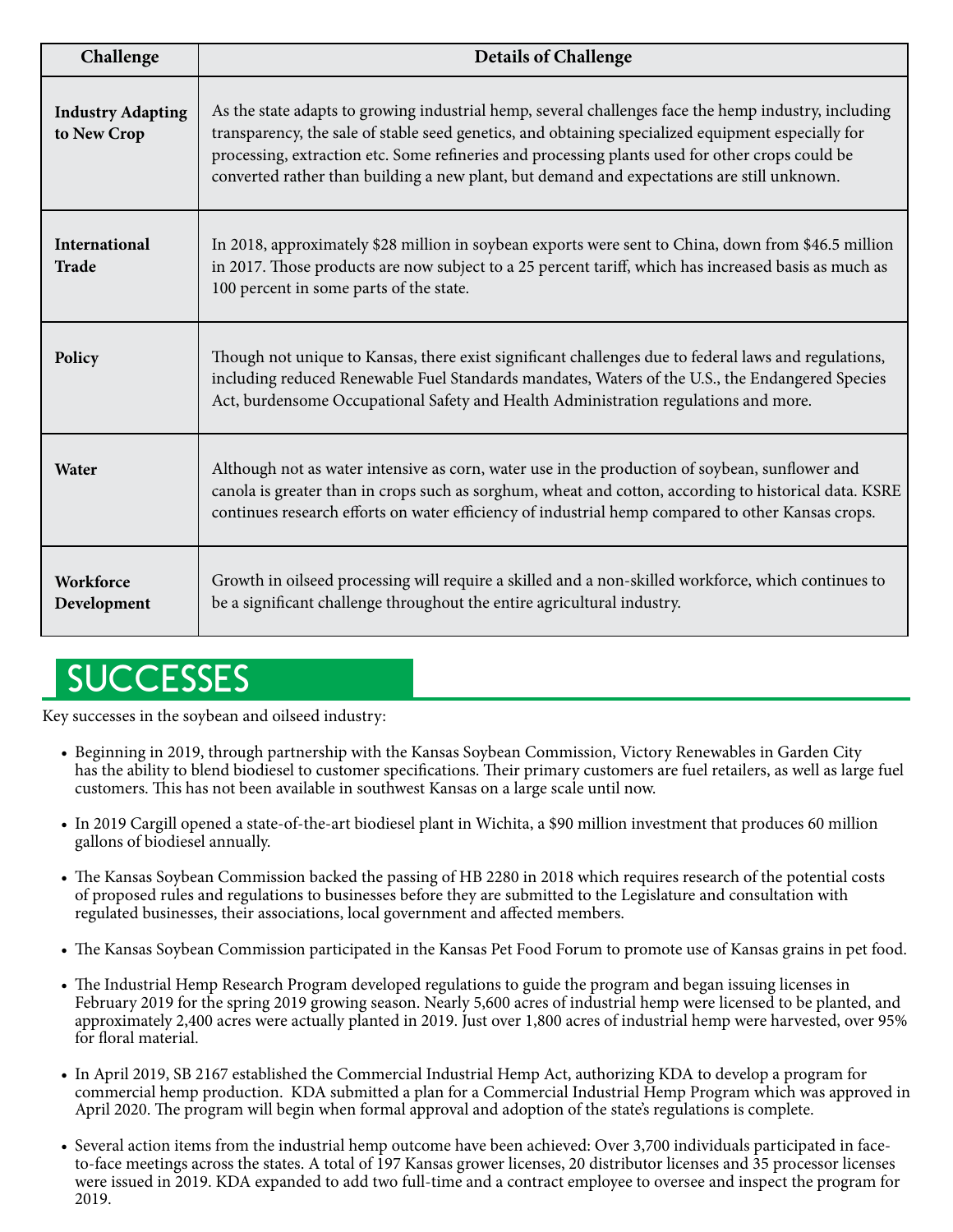### Soybeans and Other Oilseeds GROWTH OBJECTIVE:

Foster an environment that develops Kansas as a leader in production of high quality oilseeds, and support expanded research to advance the industry.



# OUTCOMES & ACTION ITEMS

Leaders from throughout the Kansas soybean and oilseed industry will continue to collaborate in the development and implementation of a long-term strategic growth strategy with input and discussion among key partners. Industry-identified desired growth outcomes, initially developed in 2016 and expanded to include action items, will be implemented by industry and key partners and updated annually at the Kansas Governor's Summit on Agricultural Growth. Following are the proposed action items to continue building on the achievement of the soybean and oilseed sector desired outcomes.

#### High Priority Outcomes

**Increased demand for Kansas soy products across the nation and the world due to the high quality of Kansas-produced soy oil and meal, which contain higher protein content than soy products from Corn Belt states. Increased demand would lead to increased export opportunities for soybean and oilseed products.**

#### **ACTION ITEMS:**

- Analyze the costs/benefits of identity preserved grain handling systems.
- Meet with site consultants to ensure Kansas is on the list for additional processing and value-added facilities.
- Support bilateral and multilateral trade pacts that expand export potential for oilseed products.
- Conduct thorough review of countries that currently import oilseeds and products. Identify those that have already done business with Kansas and those that have not. Develop list of potential new customers based on that review.
- Support research and development of new products to increase demand for soybeans and canola.
- Increase education about GMO facts and science-based information.
- Work to increase market access and reduction of trade barriers in a collaborative effort between Kansas Soybean Association, Kansas Soybean Commission, Great Plains Canola Association, local economic development officials, and state and national government.
- Work to maintain relationships with past buyers for future sales.

#### **Faster regulatory approvals for inputs imperative to oilseed production. ACTION ITEMS:**

- Provide factual information and education on new soybean products approved by EPA.
- Advocate for EPA approval of new products for weed resistance (KDA, Kansas soybean industry groups).
- Continue to support research to develop new options for weed control.

#### **Increased research funding to Kansas State University for sunflowers and canola. Benefits of oilseeds are not well known to farmers or to consumers.**

#### **ACTION ITEMS:**

- Endorse increased funding to K-State Research and Extension for sunflower and canola research and outreach.
- Promote the economics and agronomic benefits of sunflower and canola production.
- Identify and support public/private partnerships to fund research.
- Increase biodiesel research and usage.

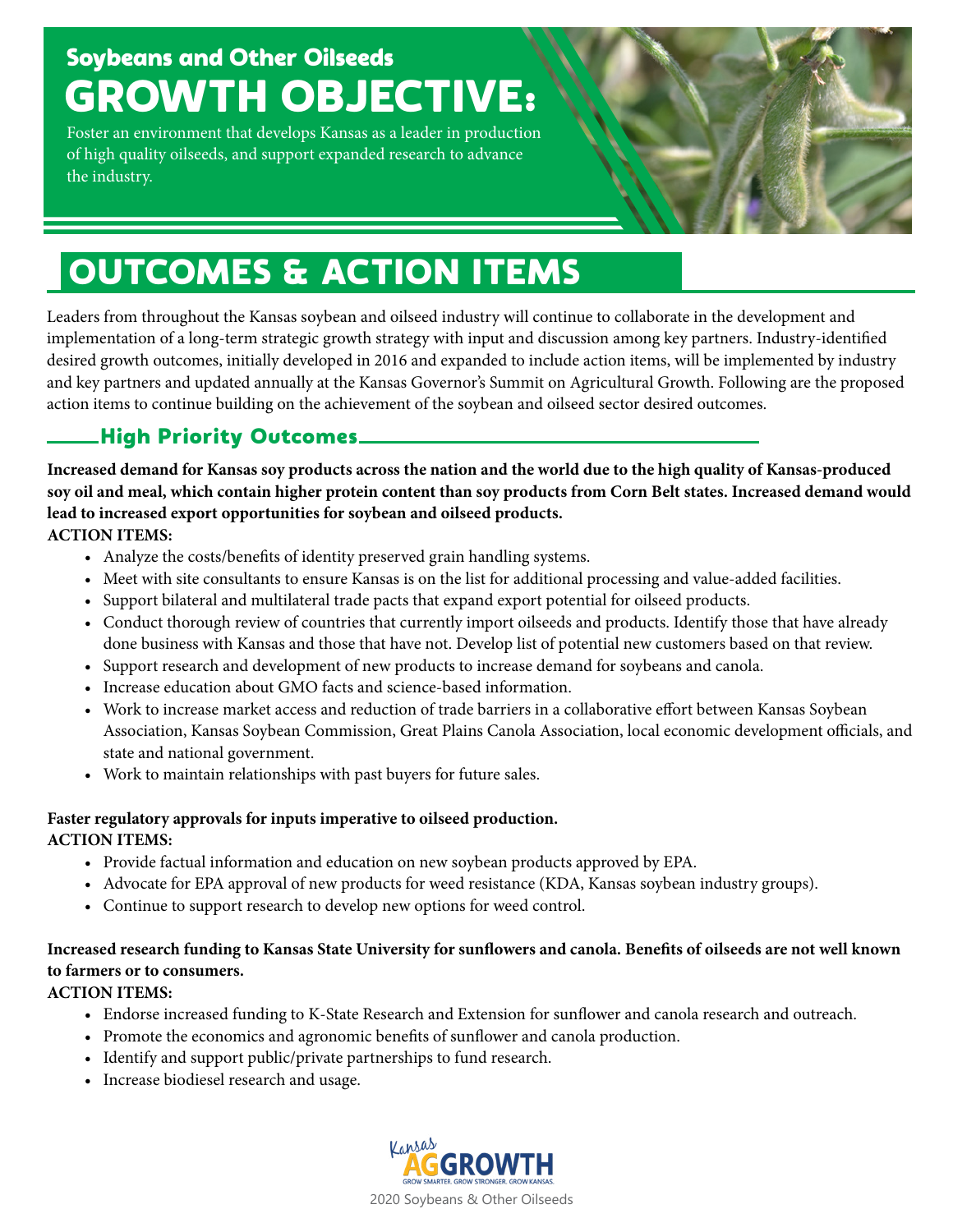#### **Clear, factual information about genetic engineering or genetically modified organisms easily available to consumers, particularly relating to the efficiency of resources offered by GMOs. ACTION ITEMS:**

- Include GMO information in the Soybean Commission's education effort.
- Ensure messaging is clear in Kansas Foundation for Agriculture in the Classroom materials.
- Hit the highlights during Kansas Ag Month, harvest releases, speaking engagements, etc.
- Increase focus on college-age consumers.
- Improve communication of benefits (environmental, economic, etc.).
- Utilize social media to communicate with consumers.

#### **Reduced basis by promoting the expansion of in-state oilseed processing. Increased processing facilities would add value to all types of oilseeds within the state.**

#### **ACTION ITEMS:**

- Develop a design to modernize existing processing plants to serve multiple purposes.
- Organize investors to construct a modern processing plant in the center of the state.
- Develop an "ag friendly communities" designation.
- Explore new markets and encourage processing with rising demand for oilseeds including hemp for food, industrial products, hygiene consumables, and dietary supplements.
- Expand marketing efforts by producers/manufacturers of value-added products to include information that the product is made from Kansas-grown crops.
- Work to ensure that Kansas is a state open for business for value-added products. Work closely with local, state and federal personnel on opening new businesses or expanding current operations.

#### **Growth in the pork, poultry, beef and dairy sectors in Kansas through participation in each sector's growth strategy. Kansas livestock industries are the largest market outlet for oilseeds.**

#### **ACTION ITEMS:**

- Partner in executing the growth strategies for animal agriculture sectors.
- Continue to encourage soybean industry involvement in livestock-focused inbound tours and discussions to promote the value of soybeans as a feedstuff.
- Utilize local chambers of commerce and technical schools to collaborate toward assisting in incubator models for small businesses. Through these partnerships, incorporate and support hemp and other oilseeds into animal health research and development within the KC Animal Health Corridor.

#### **Interested growers, distributors and processors fully participating in an Industrial Hemp Research Program (and, when approved, a Commercial Industrial Hemp Program) in Kansas. ACTION ITEMS:**

- Identify distributors and processors to provide opportunities for growers to sell product.
- Continue executing a plan to evaluate research reports following the growing seasons.
- Work with industry to develop additional markets for industrial hemp products, to include value-added opportunities in Kansas.
- Once established, distribute education and outreach information across the state on the Commercial Industrial Hemp Program regulations.
- Establish a registry for processors.